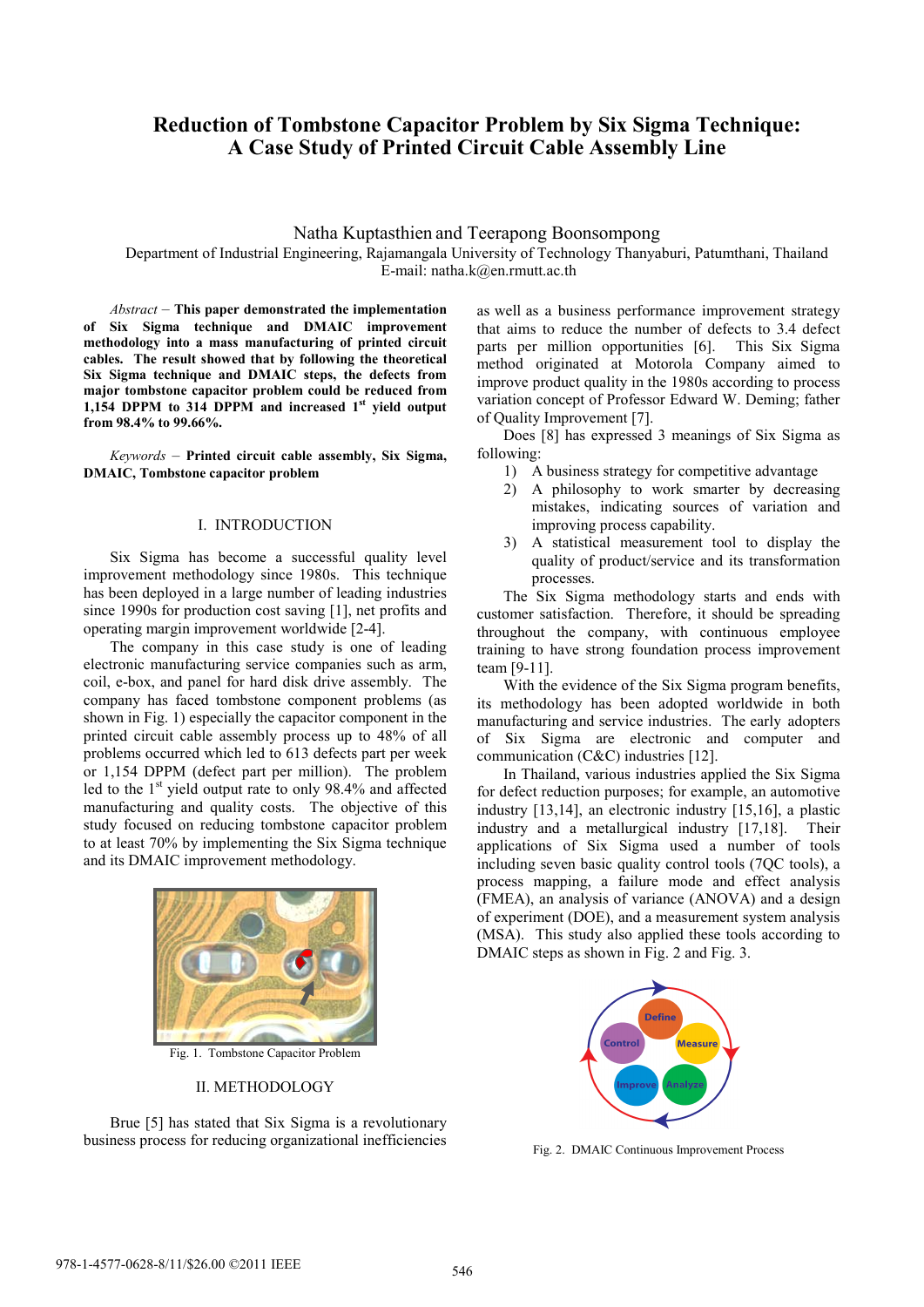

Fig. 3. Methodology

 The Six Sigma requires a team effort. For this study, a team of 6 persons was gathered comprising of a process engineer, a process engineering manager, a process supervisor, a maintenance engineer, a process quality control engineer and a process control technician. With brainstorming, each of DMAIC steps requires these following considerations:

- 1) *Define Phase*: the define phase aimed to prioritize opportunities for improvement by quantifying any known or perceived opportunities. The problem was stated in term of how much, when, where and how. The impacts of customer reliability and product quality as well as potential cost savings were identified.
- 2) *Measurement Phase*: this phase intended to measure all failures. In order to search for root causes, a number of basic and advanced statistical tools were applied. A process mapping could point out possibilities of which process might cause the problem and which process could detect the problem. The cause and effect (C&E) diagram illustrated all known input and output relationships. The failure mode and effect analysis (FMEA) and the Pareto chart of risk priority numbers (RPN) were used for searching the most possible causes of the problem. The Measurement System Analysis (MSA) was applied to improve operator and automatic optical inspection machine measurement efficiencies.
- 3) *Analysis Phase*: A 2 proportion one-way ANOVA was used to screen all possible causes.

The statistically significant ones were targeted for the improvement phase.

- 4) *Improvement Phase*: the factorial Design of Experiment (DOE) was suitable for studying main effects and interactions between factors. The result from DOE would show the most appropriate setting of key factor input values (KPIVs) that give the optimum key factor output value (KPOV).
- 5) *Control Phase*: the control phase focused on monitoring, checking, and assessing the process until the defects were reduced to meet target with applications of the statistical process control (SPC) and internal audit.

## III. RESULTS

# *A. Define Phase*

Printed circuit cable assembly line for this study has a maximum capacity of 2.01 million units per week. Top 5 problems occurred in the assembly lines included 1) tombstone capacitor, 2) solder pad capacitor exposure, 3) misaligned connector, 4) tombstone resistor and 5) underfilled expose as shown in Fig. 4. Tombstone capacitor ranked number 1 which was considered a major problem accounted for 48% or 1,154 DPPM. Thus, the improvement team has defined tombstone capacitor problem as an opportunity for improvement.



Fig. 4. Printed Circuit Assembly Problem Identification

# *B. Measurement Phase*

The process mapping diagram as shown in Fig. 5 indicated that the tombstone capacitor problem occurred at process number 2 (solder paste printing process), process number 3 (component placement process) and process number 5 (reflow soldering process). The tombstone capacitor problem could be 100% detected at a process number 8 (Automatic Optical Inspection, AOI) by using an automatic optical machine.

 The cause and effect diagram in Fig. 6 showed all possible causes to the tombstone capacitor problems categorized into man, machine, materials, method, measurement and environment factors.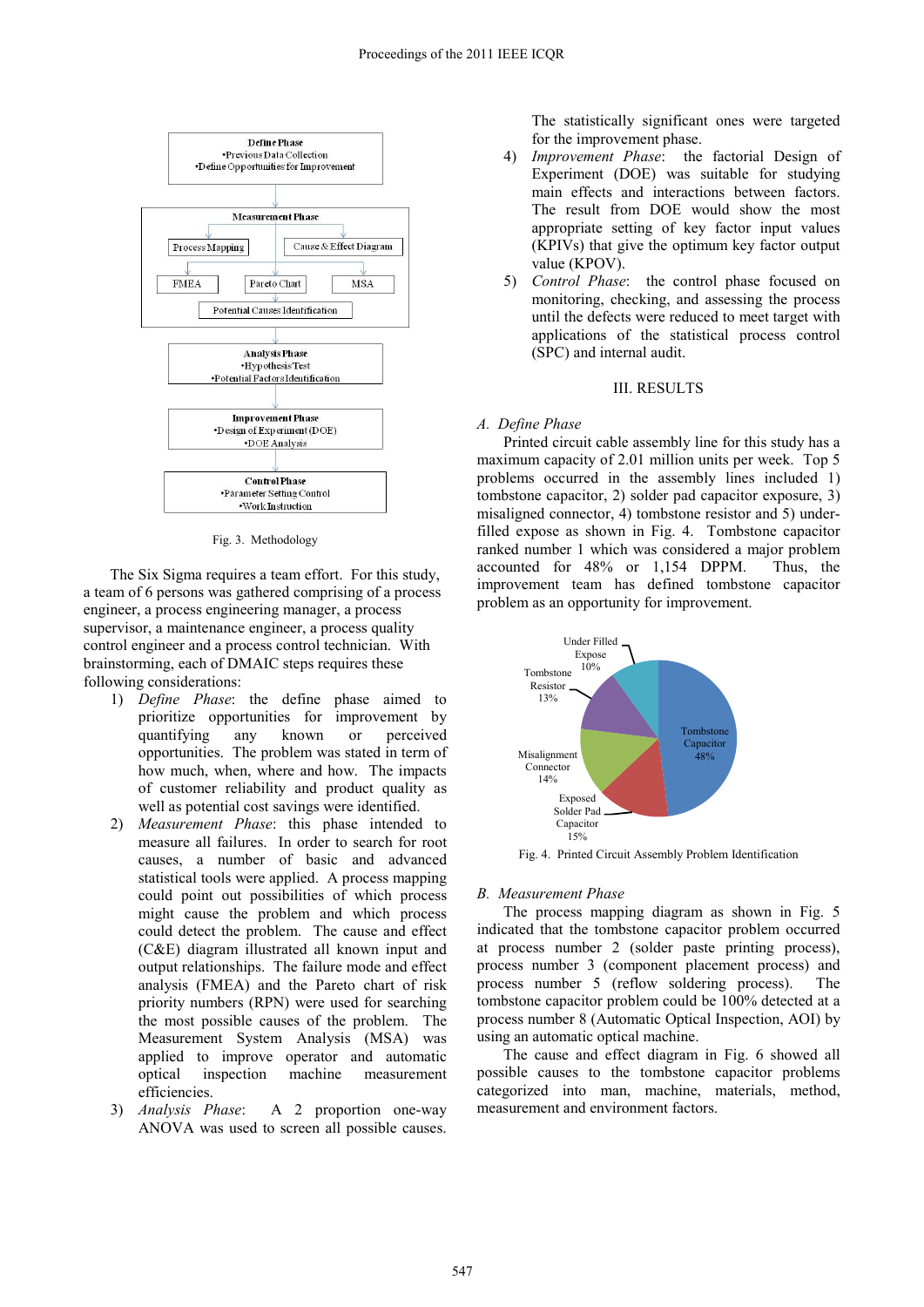

Fig. 5. Printed Circuit Cable Assembl ly Process



Fig. 6. Cause and Effect Diagram

 The FMEA analyzed all 21 causes listed in the C&E diagram. The risk priority numbers (RPN) were calculated as listed in Table I. The Pareto chart was plotted to list the RPNs from the highest to the lowest as shown in Fig. 7. Six potential causes s with RPN score higher than 100 were selected for furth her analysis in the next phase.

TABLE I RPN SCORE OF ALL POTENTIAL CAUSES S OF FAILURE

|             | 8                         | Aperture shape                         | 144 |
|-------------|---------------------------|----------------------------------------|-----|
|             | Too wide pad spacing<br>9 |                                        | 288 |
| 10          |                           | Misalignment of component placing      | 192 |
| 11          |                           | Too high $N_2$ flow rate               | 224 |
|             | 12                        | Too fast ramp rate of reflow profile.  | 192 |
|             | 13                        | Too high temperature setting of reflow | 32  |
| Materials   | 14                        | % flux in solder paste                 | 16  |
|             | 15                        | Solder paste type                      | 16  |
|             | 16                        | Too small pad                          | 48  |
|             | 17                        | Unbalance pad size                     | 48  |
| Method      | 18                        | Component loading direction in reflow  | 32  |
|             | 19                        | Too long solder paste thawing time     | 96  |
|             | 20                        | Too long solder paste life time        | 96  |
| Environment | 21                        | Room temperature is out of control     | 32  |



The MSA was applied to improve the operator and automatic optical inspection n machine measurement efficiencies. For AOI machine, an attribute gage R&R report showed a 100% consis tency and 100% efficiency in detecting accepted and rejected parts. For operators who perform a solder paste height measurement, the % contribution showed satisf factory repeatability and reproducibility.

# *C. Analysis Phase*

The one-way ANOVA was used to check all 6 potential factors and found that only 3 factors were statistically significant as shown in Table III.

TABLE E II STATISTICALLY SIGNIFICANT FACTORS

| No. | Factor                                  | RPN | <b>Hypothesis</b><br><b>Test</b> |
|-----|-----------------------------------------|-----|----------------------------------|
|     | Too low solder volume                   | 384 | Significant                      |
| 2   | Too wide pad spacing                    | 288 | Significant                      |
| 3   | Too high $N_2$ flow rate                | 224 | Insignificant                    |
| 4   | Misalignment of component<br>placing    | 192 | Insignificant                    |
| 5   | Too fast ramp rate of reflow<br>profile | 192 | Significant                      |
| 6   | Aperture shape                          | 144 | Insignificant                    |

| Category | No.            | <b>Potential Causes of Failure</b>     | <b>RPN</b> |
|----------|----------------|----------------------------------------|------------|
|          |                | Handling flex from printing fixture to |            |
| Man      |                | pallet                                 | 32         |
| Machine  | $\mathfrak{D}$ | Too low solder volume                  | 384        |
|          | 3              | Dirty stencil                          | 32         |
|          | 4              | too high snap of height                | 32         |
|          | 5              | Too fast printing speed                | 32         |
|          | 6              | Too high printing force                | 32         |
|          |                | Misalignment of printing               |            |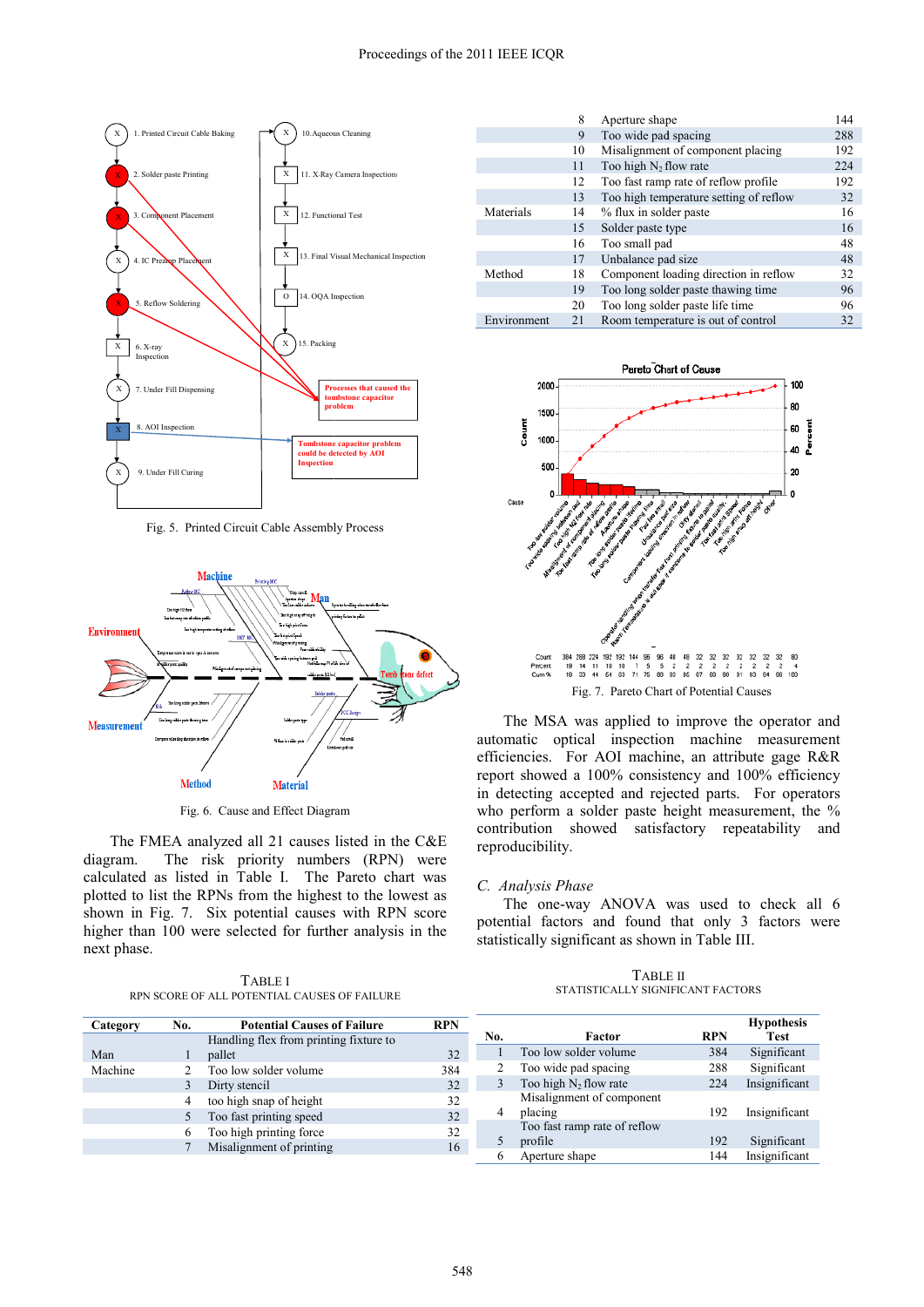# *D. Improvement Phase*

 The team brainstormed and selected d factors and levels to conduct a  $2^3$  full factorial experimental design as shown in Table IV.

TABLE IV FACTORS AND LEVELS IN  $2^3$  FULL FACTORAIAL DESIGN

|                   | <b>KPIV</b> |                 |      |  |
|-------------------|-------------|-----------------|------|--|
| Factor            | Current     | <b>Proposed</b> | Unit |  |
| Solder<br>volume  |             | 6.5             | mil  |  |
| Pad spacing       | 13          |                 | mm   |  |
| Reflow<br>profile | Ramp        | Soaking         |      |  |

Main effects plot in Fig. 8 demonstrated that the tombstone defective rate decreased wh hen solder volume (factor A) reduced from 5 mils to 6.5 5 mils, when pad spacing (factor B) reduced from 13 mm. to 9 mm. and when changing reflow profile (factor C) from Ramp to Soak. Fig. 9 showed interactions plot among factors. There were no interactions between solder volume and pad spacing (AB interaction), solder volume and reflow profile (AC interaction) and pad spacing and reflow profile (BC interaction)



Fig. 8. Main Effects Plots



Fig. 9. Interaction Plots



Fig. 10. Factorial Cube Plots

Fig. 10 showed factorial design cube plot which demonstrated opportunities controlling the factor setting at solder volume of 6.5 mil, pad spacing at 9 mm. and soaking reflow profile. It yielded an optimum setting to solve the tombstone capacitor problem. of improvement by

# *E. Control Phase*

The solder volume and reflow profile factors could be controlled by the parameter setting control while the pad spacing factor was controlled d through stencil drawing design. After implementing the suggested factor setting, there was a remarkable reduction of the tombstone capacitor problems as shown in Fig. 11. The average defective rate was reduced from 1,154 DPPM to 903 DPPM and finally at 314 DPPM. Mean and range control charts were implemented to a assure that the process was under control.



Fig. 11. Defective Avera ge After Improvement

### IV. DISCUSSION AND CONCLUSION

This project has demonstrated the power of the Six Sigma technique and its DMA AIC methodology to solve the tombstone capacitor problem in the Printed Circuit Cable Assembly line.

The problem was defined, measured, analyzed with the solution ready to implement in a short period of time. The self-direct team with involving employees has